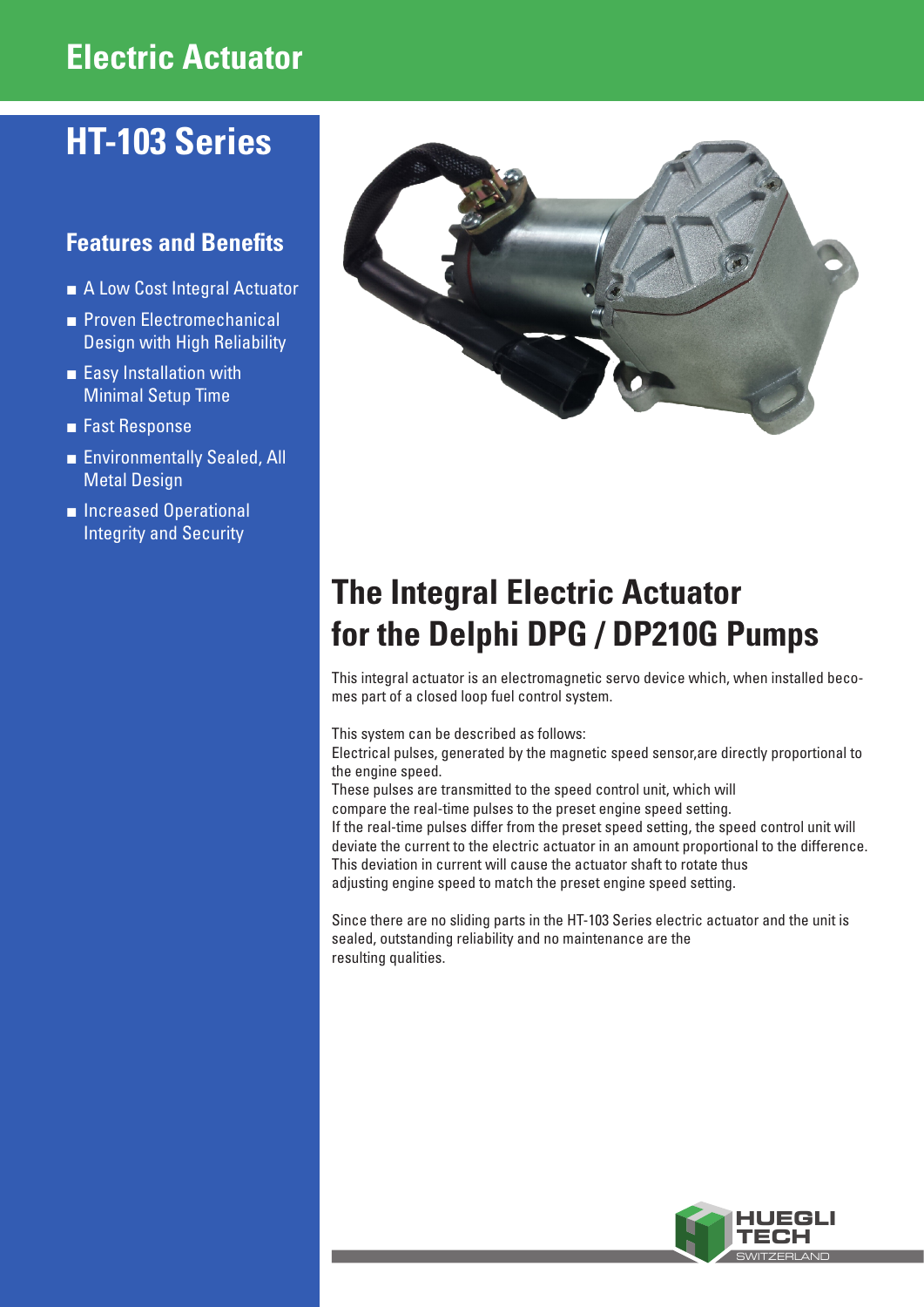# **Wiring**

The HT-103 Series Electric Actuator is designed in either a 12Vdc or 24Vdc version. These actuator models are identified in Chart A. You must be sure that the actuator voltage matches the battery supply voltage when ordering.

An actuator cable harness is used to connect the HT-103 Series actuator to the selected Huegli Tech speed control unit. There are no polarity connections from the speed control unit to the actuator which need to be observed. For more information on additional wiring, see literature specific to the speed control unit being used.



## **Warning:**

An Overspeed shutdown device, independent of the governor system, should be provided to prevent loss of engine control, which may cause personal injury or equipment damage.

# Preparing the Fuel Pump

**Note**: Before starting this procedure, make sure that the upper surface of the pump is clean of all dirt and grime. The following procedure will then assist you with installing your new HT 103 Series electric actuator.

## **Step 1**

The Overshoot Protection Screw may have to be replaced with a shorter screw. A 10mm M6 screw is recommended. This will provide the adequate clearance needed to install the HT 103 Series actuator.

## **Step 2**

To adjust the Droop Control, loosen the locking-bolt and turn the Droop Control Allen Screw clockwise, but do not force or over-tighten, until it cannot be turned any further. Then adjust the Allen Screw in a counter-clockwise direction one and half turns and tighten lock nut.

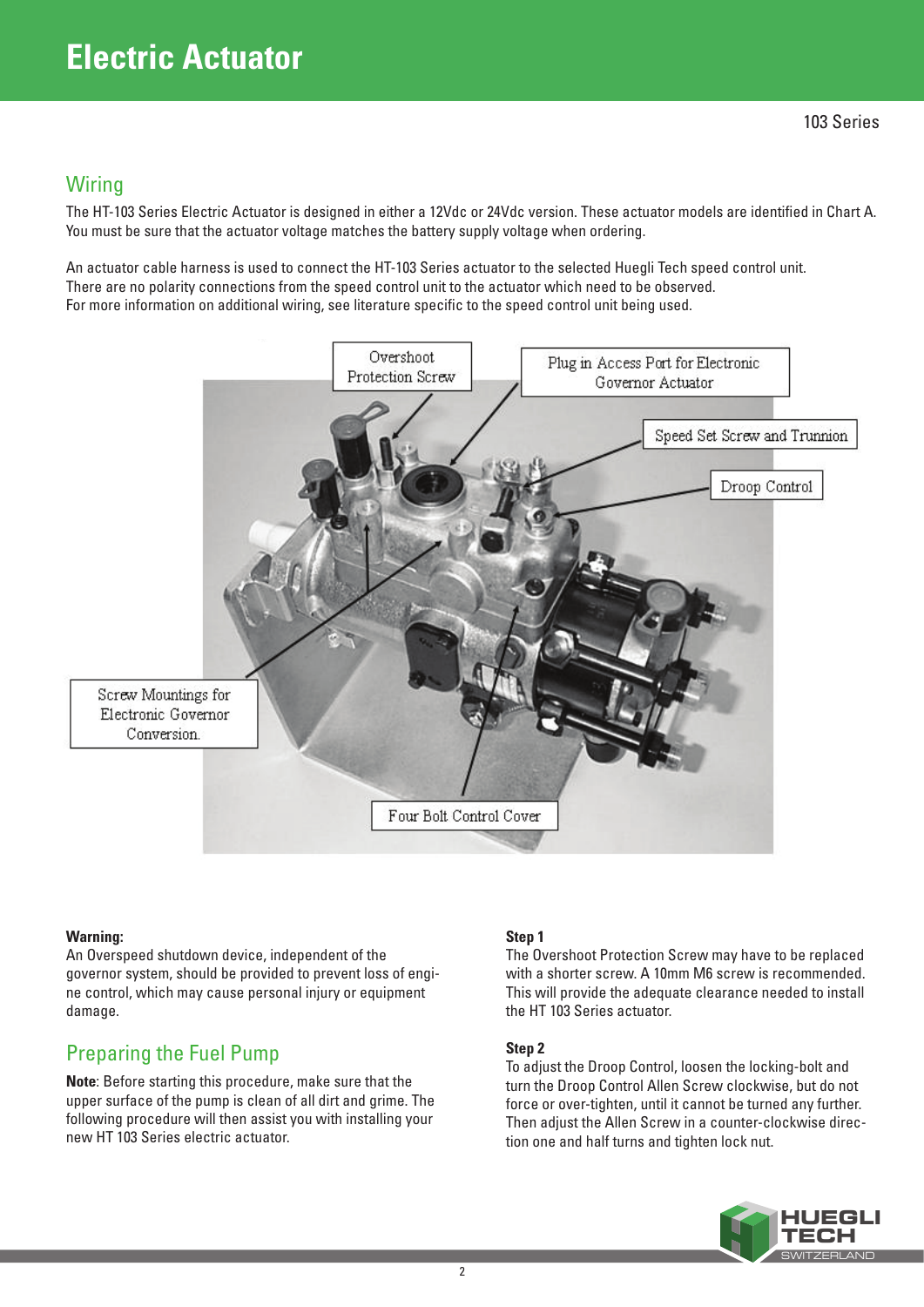#### **Step 3**

Set the no-load engine speed to 1950 RPM by loosening the Trunnion (Locknut) and adjusting the Speed Set Screw. This adjustment requires turning the Speed Set Screw approximately nine turns clockwise. Once you have the engine running at 1950 RPM, shut the engine down and disconnect the starter-motor from the battery.

## Installation

**Note:** Before installing the actuator to the fuel pump, make sure that the engine can NOT be started. Remove the battery connection from the starter-motor and depress the emergency STOP button.

#### **Step 4**

Remove the Plug in the Access port.

**Caution:** Once the plug is removed, make sure no contaminaon or fragments can get into the fuel pump.

#### **Step 5**

Liberally apply clean diesel fuel to the O-Ring on the actuator. This will allow the actuator to slide easily into position on the pump. It will also protect the O-ring. Temporarily connect the actuator's leads to the Battery terminals on the speed control unit. This will energize the actuator and place the actuator's lever at the full-fuel position. This is done so that the lever on the actuator will properly engage the pump's fuel-metering valve linkage.

See Figure 2 (before energizing

on the bottom of the actuator.







Figure 4

**Note**: You must keep the actuator energized with the battery voltage until the installation is completed.

#### **Step 6**

actuator coil.

With the engine stopped, the fuel-metering valve linkage in the fuel pump will be in full fuel position. Rotate the actuator slightly CCW (looking down from the top of the actuator) while inserting it into the Fuel Pump housing. Slowly push the actuator into the Access Port of the pump.

See Figure 4, notice the actuator is turned slightly CCW and that bolt-holes are slightly misaligned. This is done to make sure that the actuator lever makes proper contact with the fuel mechanism inside the pump.

**Caution**: Do not force the actuator into position. If you feel any obstruction, simply rotate the actuator further counterclockwise while inserting it into the pump.

#### **Step 7**

Once the actuator is fully inserted into the Access Port, align the Screw Mounting holes, insert and handtighten the four Mounting Screws. Tighten all four mounting bolts to approx. 5-6Nm. See Figure 5.



#### **Step 8**

You can now check that the actuator is functioning properly by turning the DC power off and on. You should hear a clicking sound, which is the coil armature inside the actuator striking its zero-fuel position stop.

#### **Step 9**

Connect the 103 Series actuator to the proper terminals on the speed control unit as described in the speed control unit's literature.

#### **Step 10**

Reconnect the starter-motor to the battery.

## **Troubleshooting**

If the electronic governor system fails to operate and the actuator is suspected, you can perform the following tests to check the integrity of the 103 Series actuator.

#### **Measure Coil Resistance (Room Temp.)**

Check the resistance of the coil by disconnecting the actuator from the control unit and connecting your meter to the ends of the wires coming from the actuator. This resistance should be approximately: 2.3 ohms 12Vdc 7.8 ohms 24Vdc

#### **Measure Coil Isolation**

Check the resistance from one wire to the housing of the actuator, then from the remaining wire to the housing. In both cases you should get a reading: >1M ohm